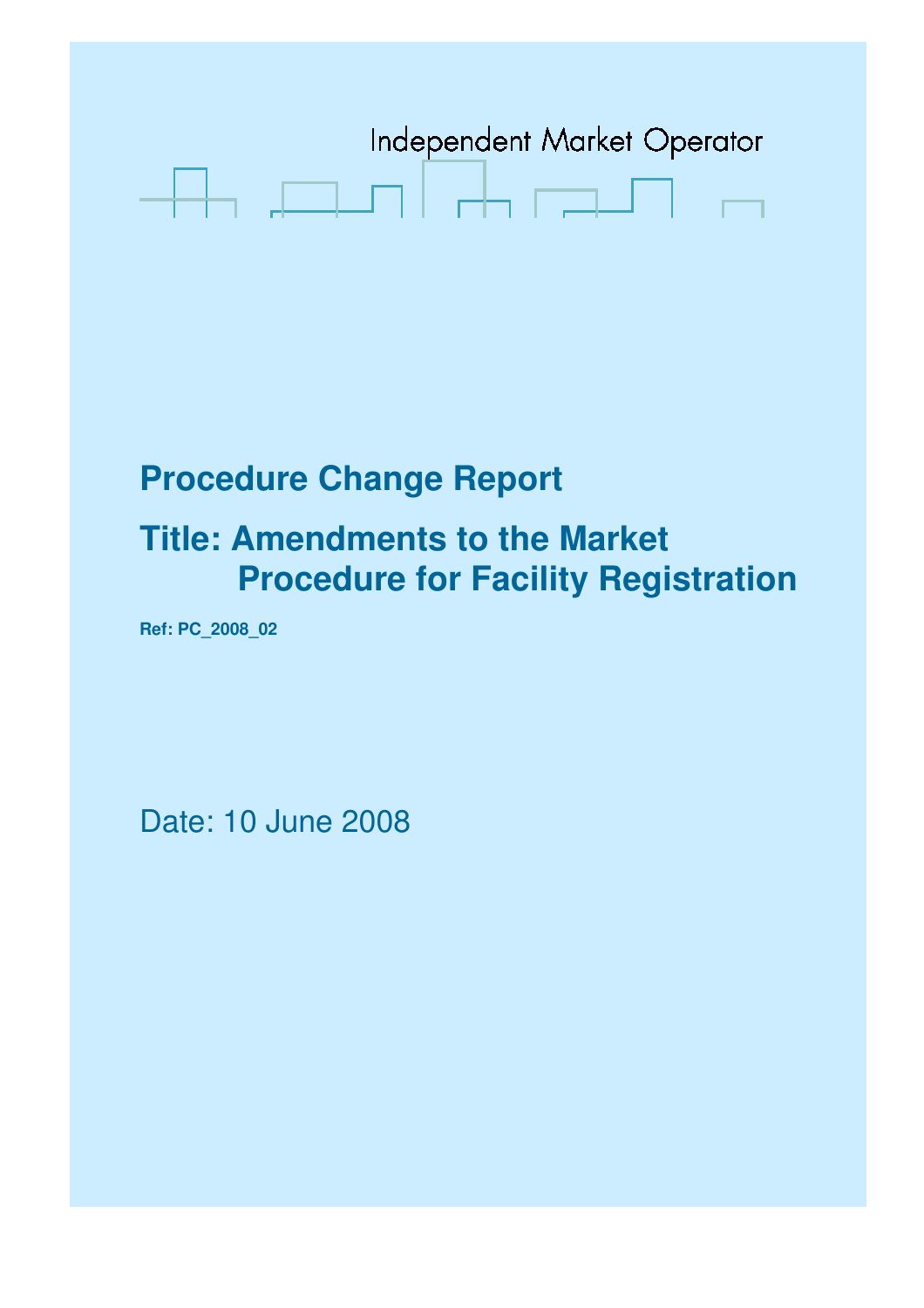#### **CONTENTS**

#### **DOCUMENT DETAILS**

IMO Notice No.: PC\_2008\_02 Report Title: Procedure Change Report: Amendments to the Market Procedure for Facility Registration Release Status: Public Confidentiality Status: Public domain Published in accordance with Market Rule 2.10.12

#### **Independent Market Operator**

Level 3, Governor Stirling Tower 197 St George's Terrace, Perth WA 6000 PO Box 7096, Cloisters Square, Perth WA 6850 Tel. (08) 9254 4300 Fax. (08) 9254 4399 Email: imo@imowa.com.au Website: www.imowa.com.au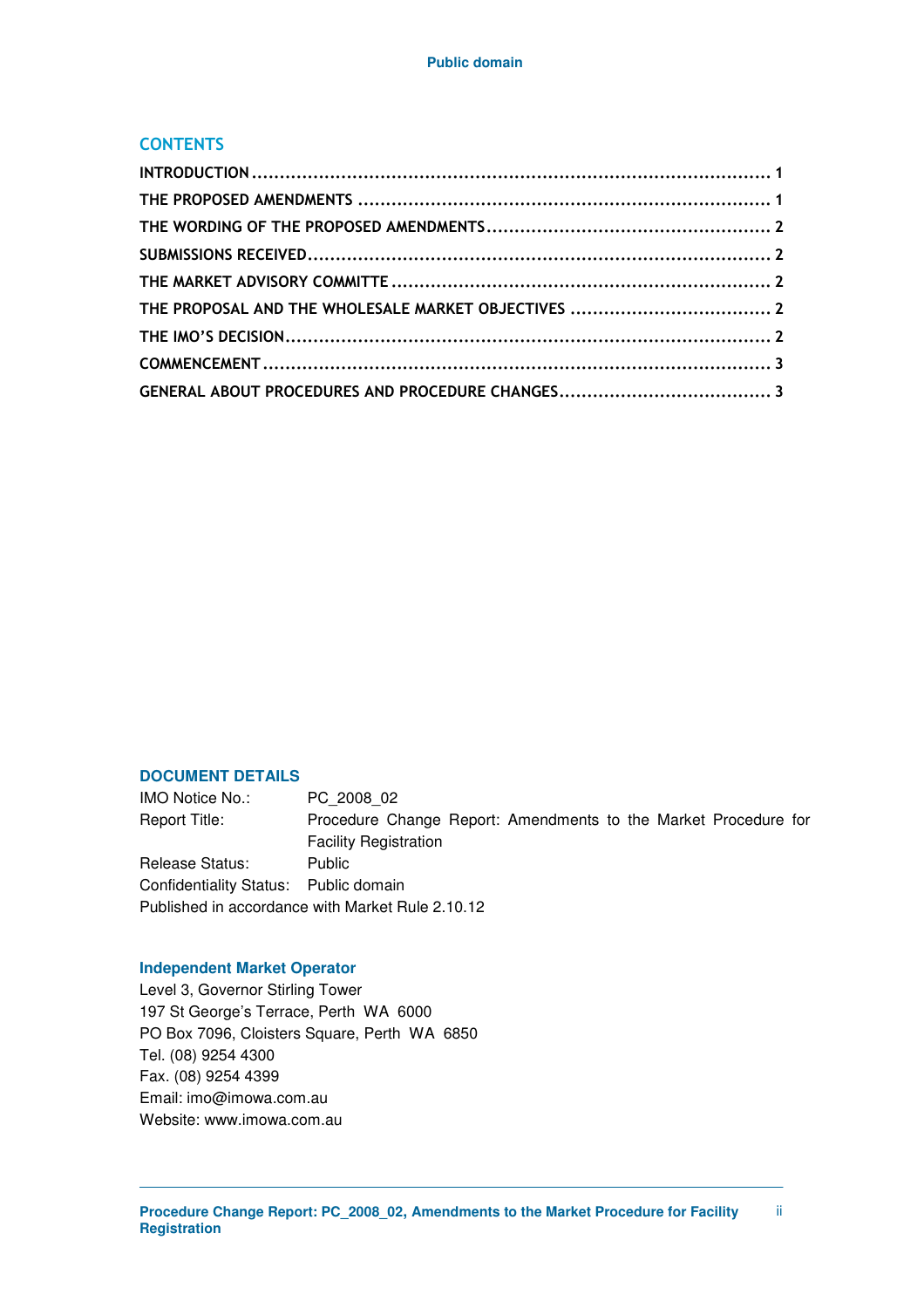#### **INTRODUCTION**

On 16 April 2008, the IMO published a Procedure Change Proposal titled Amendments to the Market Procedure for Facility Registration. The proposal has been processed according to the Procedure Change Process under section 2.10 of the Wholesale Electricity Market Rules (Market Rules). This process adheres to the following timelines:



The key dates in processing this Procedure Change Proposal are:



This Procedure Change Report is published by the IMO in accordance with clause 2.10.12 of the Market Rules

### **THE PROPOSED AMENDMENTS**

The current Facility Registration procedure was developed before the start of the Wholesale Electricity Market (WEM) in September 2006. Practical experience since market start revealed that the procedure did not fully describe the actual process Market Participants and the IMO have to follow in order to complete an application to register, de-register or transfer a Facility in the WEM. This applied both to the administrative processes and the functionality of the Wholesale Electricity Market System (WEMS).

It was proposed to amend the procedure in order to reflect the actual steps to be taken by Market Participants and the IMO when registering, de-registering or transferring a facility in the WEM. The amendments would enable the procedure to be better aligned with the requirements of the Market Rules and the functionality of the WEMS.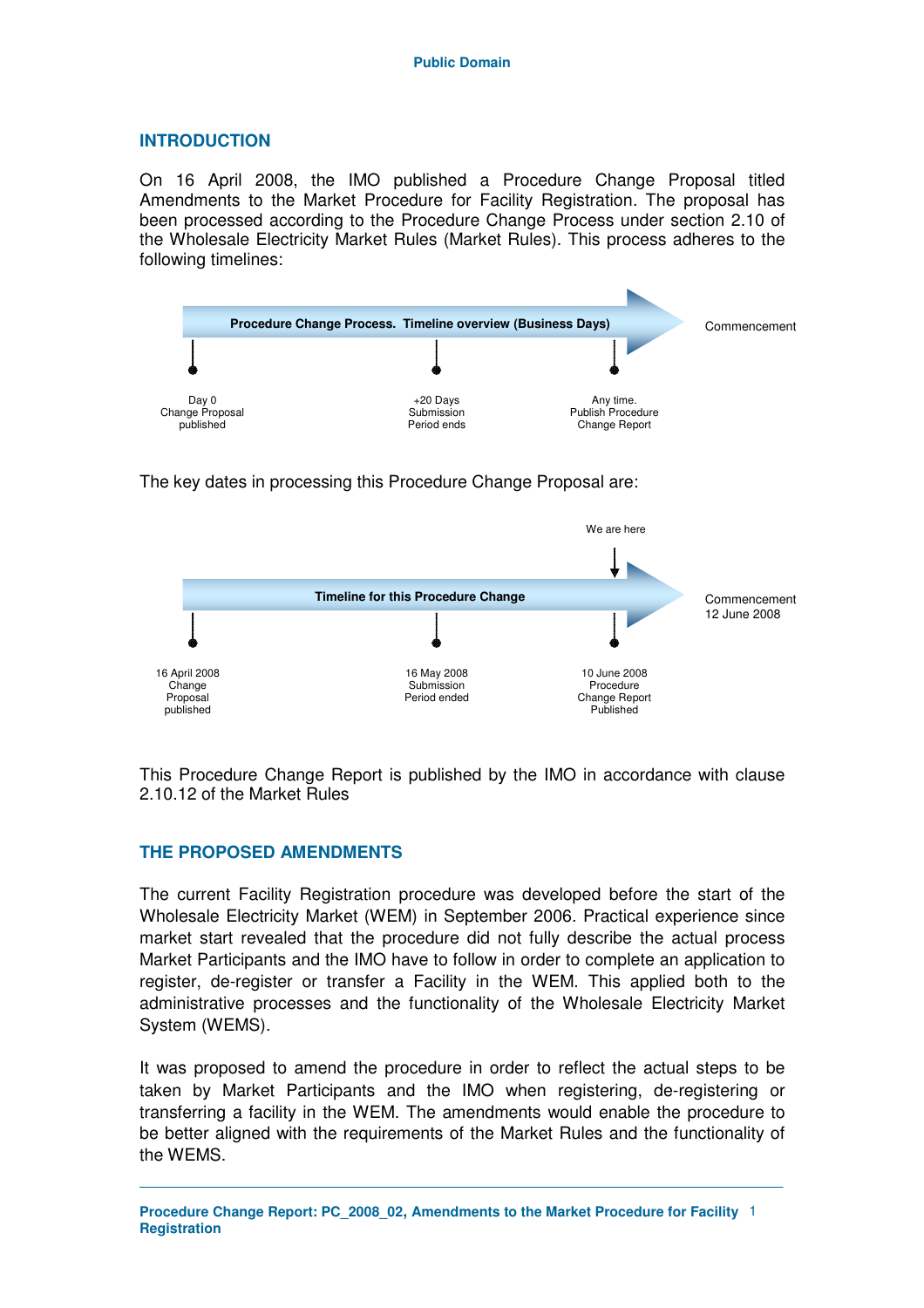Since the procedure not only applies to Facility Registration, but also to Facility De-Registration and Facility Transfer, the name of the procedure was proposed to be changed to "Market Procedure for: Facility Registration, Facility de-Registration and Facility Transfer".

#### **THE WORDING OF THE PROPOSED AMENDMENTS**

The wording of the amended procedure, as proposed by the IMO, is available on the IMO's web site:

http://www.imowa.com.au/Attachments/MarketProcedures/ProcedureChange\_PC200 802.htm.

### **SUBMISSIONS RECEIVED**

The IMO did not receive any submissions during the public submission period. Consequently, the IMO has concluded that Participants support the proposed amendments to the Market Procedure for Facility Registration.

### **THE MARKET ADVISORY COMMITTE**

The proposed amendments to the procedure have been assessed by the IMO Market Procedure Development Group, a group of Industry Representatives set up by the Market Advisory Committee to assist the IMO in developing Market Procedures. The group met to discuss the proposed amendments to the procedure on 13 December 2007.

After publishing the Procedure Change Proposal, the IMO invited all MAC members to contact the IMO if they considered the proposal to be significant enough to require convening MAC to assess it. No MAC member contacted the IMO in this regard.

#### **THE PROPOSAL AND THE WHOLESALE MARKET OBJECTIVES**

The amendments will enable the procedure to be better aligned with the requirements of the Market Rules. The IMO considers that the amended procedure, therefore, will have the following impact on the market objectives:

| Impact                                                | <b>Wholesale Market Objectives</b> |
|-------------------------------------------------------|------------------------------------|
| Allow the Market Rules to better<br>address objective | $\overline{\phantom{0}}$           |
| Consistent with objective                             | $a, b, c, d$ and $e$               |
| Inconsistent with objective                           | $\overline{\phantom{0}}$           |

### **THE IMO'S DECISION**

No party expressed any concerns regarding the proposed amendments to the Market Procedure for Facility Registration. The IMO therefore finds it appropriate to amend